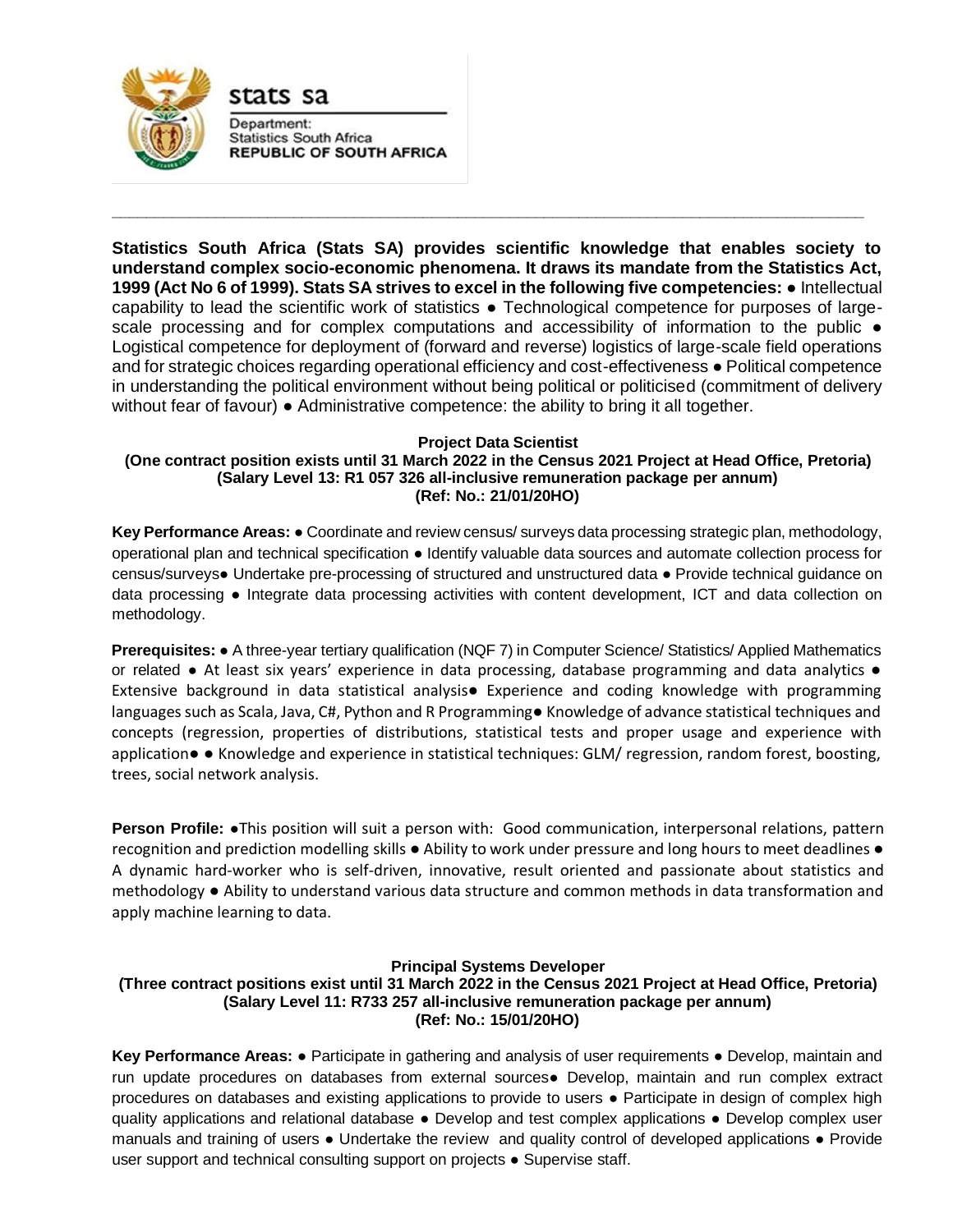**Prerequisites:** ● A three-year tertiary qualification in IT or related field ● At least five years' experience in programming ● Relevant working experience with HTML**5**/XHTML PHP, ASP.Net, MVC, CSS3/Bootstrap, JavaScript/jQuery, Knockout/AngularJS and Mobile Development ● Experience working with relational databases such as MySQL, MSSQL or Oracle and a good working knowledge of SQL ● Experience in SDLC and/or Agile Methodologies • Advanced knowledge of Object-Oriented Programming • Experience in content management systems, will be an advantage ● Knowledge of Linux Administration and troubleshooting, will be an advantage ● Experience in mobile platform development, will be an advantage.

**Person Profile:** ●This position will suit a person with: Good communication, time management, interpersonal relations, project management, presentation, analytical, decision making and problem solving skills ● Ability to work under pressure and long hours to meet deadlines • A hard-worker who is persistent, dedicated, committed, reliable, innovative and self-motivated ● Ability to work independently and in a team ● Willingness to travel.

### **Principal Database and Application Server Administrator (Four contract positions exist until 31 March 2022 in the Census 2021 Project at Head Office, Pretoria) (Salary Level 11: R733 257 all-inclusive remuneration package per annum) (Ref: No.: 16/01/20HO)**

**Key Performance Areas:** ● Develop relevant policies, procedures, guidelines, standards and project plans ● Conduct research into new techniques, technology and solutions● Install and ensure administration and optimization of database servers, application servers and related components ● Ensure the designing, development, implementation, monitoring, maintenance and performance tune databases ● Establish and maintain appropriate end user database access control levels ● Interact with stakeholders ●Define and perform database backups, recovery and archiving according to plans ● Providing assistance, guidance, and coaching support as needed.

**Prerequisites:** ● A three-year tertiary qualification in IT or related field and DBA certification● Training in Relational database management and optimization, Application server management and optimization, project management and software/product specific training is essential ● At least five years working experience in database administration ● Working technical experience with designing, building, installing, configuring and supporting database and application servers • Experience in database tuning, troubleshooting, data processing flowcharting techniques, server performance tuning, monitoring tools and application support • Working knowledge of relational databases, database scripts, storage technologies, server security, business process and reengineering, systems development life cycle methodologies and database security ● Knowledge of technology architecture, web infrastructure, IT security, project management, database design and management, technology trends and development, applicable data privacy practices and laws.

**Person Profile: ●This position will suit a person with: Good communication, time management, customer service** orientation, interpersonal, leadership, research, project management, presentation, analytical, decision making and problem solving skills • Ability to work under pressure, on standby and long hours to meet deadlines • A hard-worker who is persistent, highly self-motivated and driven, dedicated, committed, reliable, innovative and self-motivated • Ability to work independently and in a team • Ability to pay attention to detail • Willingness to travel.

# **Principal Systems Analyst**

# **(Two contract positions exist until 31 March 2022 in the Census 2021 Project at Head Office, Pretoria) (Salary Level 11: R733 257 all-inclusive remuneration package per annum) (Ref: No.: 17/01/20HO)**

**Key Performance Areas:** ● Implement stakeholder strategies, frameworks, policies, procedures, guidelines and standards ● Facilitate and analyse business requirements and produce user requirement specifications ● Ensure designing of complex relational databases ● Design complex and quality integrated systems and applications ● Ensure training of users ● Ensure testing of integrated applications ● Facilitate production and implementation of applications ● Ensure provision of user support ● Project management.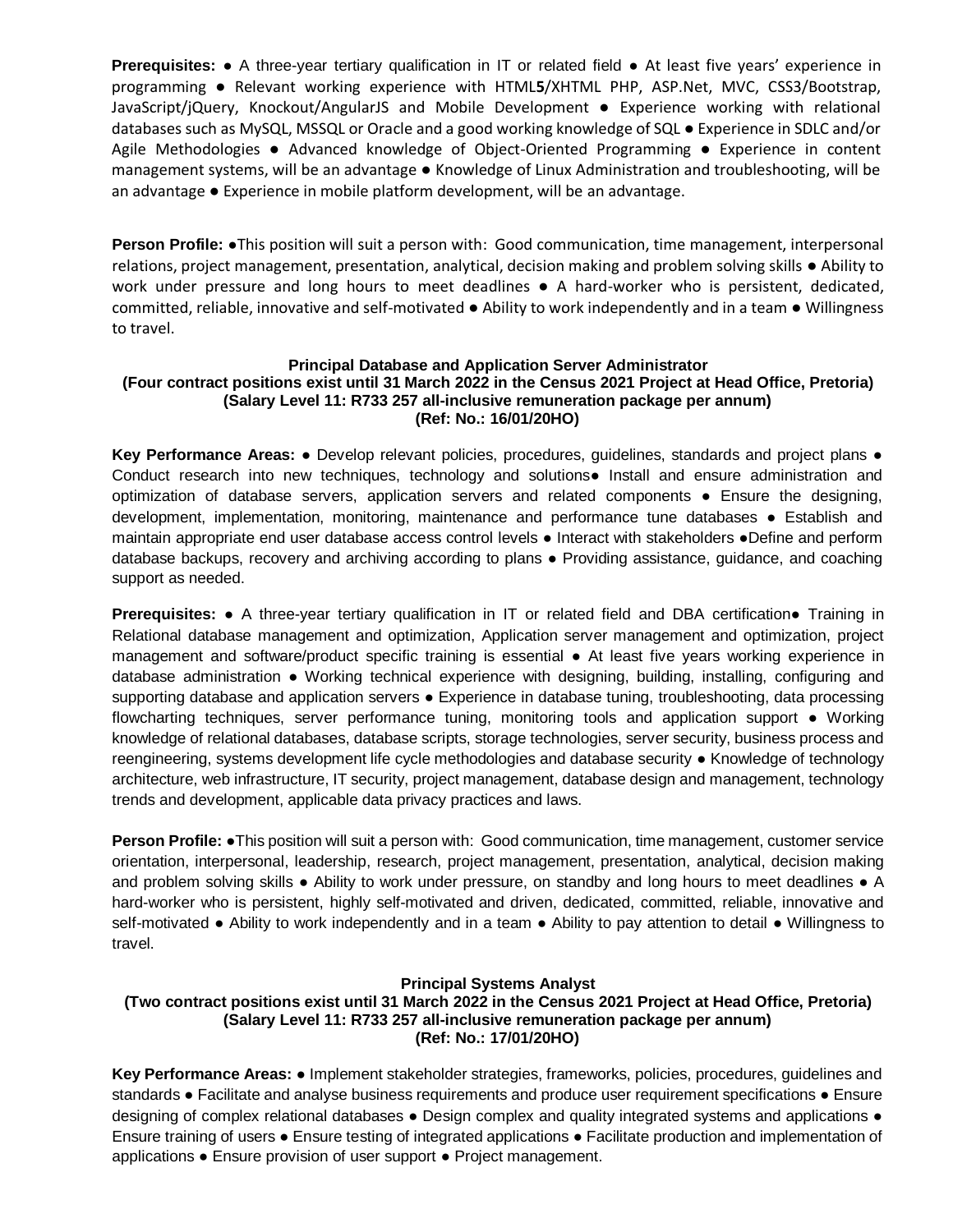**Prerequisites:** • A three-year tertiary qualification in IT or related field • Five years' experience in system analysis and relational database design ● Systems Development Agile methodology experience ● Experience in development of processes and standards ● Knowledge of systems and data architecture.

**Person Profile:** ●This position will suit a person with: Good communication, time management, interpersonal relations, project management, presentation, analytical, decision making, conflict resolution, facilitation and problem solving skills ● Ability to work under pressure and long hours to meet deadlines ● A hard-worker who is persistent, dedicated, committed, reliable, innovative and self-motivated ● Ability to work independently and in a team ● Willingness to travel.

#### **Principal Network Administrator**

## **(Two contract positions exist until 31 March 2022 in the Census 2021 Project at Head Office, Pretoria) (Salary Level 11: R733 257 all-inclusive remuneration package per annum) (Ref: No.: 18/01/20HO)**

**Key Performance Areas:** ● Ensure installation and upgrade of Servers, Local Area Network/Wide Area Network ● Ensure installation and upgrading of software ● Develop or review security related policies and standards, provide inputs on the component's strategy and manage projects. ● Conduct research on latest technology ● Build capacity of stakeholders • Manage network related documentation • Supervise staff.

**Prerequisites:** ● A three-year tertiary qualification in IT or related field ● Training in IT Project Management is essential ● At least five year's working experience as a Networking Administrator ● Experience with advanced trouble-shooting, server and network configurations ● Knowledge of Technology Architecture, Web Infrastructure, Project Management, telecommunications, IT security management, technology trends and development  $\bullet$ Basic knowledge of applications and systems software construction, database design and management ●Knowledge of VMWare.

**Person Profile:** ●This position will suit a person with: Good communication, prioritisation, project management, interpersonal relations, research, and problem solving skills ● A hard-worker who is persistent, patience, creative and have a strong sense of standards ● Ability to work independently and in a team ● Ability to work under pressure and long hours to meet deadlines ● Willingness to travel, work overtime and on standby.

# **Storage Area Network Specialist**

### **(Three contract positions exist until 31 March 2022 in the Census 2021 Project at Head Office, Pretoria) (Salary Level 11: R733 257 all-inclusive remuneration package per annum) (Ref: No.: 19/01/20HO)**

**Key Performance Areas:** ● Implement and administer Storage Area Network (SAN) solution ● Install and upgrade servers • Ensure training of users • Planning and acquisition of IT storage and related resources • Facilitate budget and ensure availability of storage and backup products according to SLAs ● Facilitate IT projects.

**Prerequisites:** ● A three-year tertiary qualification in IT or related field ● Training in A+, Managing Storageworks EVA, SAN Fundamentals, Accelerated SAN Essentials. MCSA, MCSE ● At least six years technical experience in a storage related position ● Experience in working with big, critical environments and complex Storage Area Networks, back-up and recovery solutions, performance analysis, design/redesign of SAN architecture, server and network configurations, systems administrations, databases, file and data structures • Knowledge of HP Storage Works Disk Array Family (EVA 8000), HP Storage Works Library Family, HP Software components for Disk Arrays and Tape Libraries, High Availability and Performance in Storage Area Networks, I/O performance requirements for Windows and clustering● Knowledge of risk assessment procedures, policy formulation, rolebased authorization methodologies and authentication technologies ● Understanding of databases and other complex applications ● Knowledge of MS Office Suite.

**Person Profile: ●This position will suit a person with: Good communication, planning, organising, interpersonal** relations, project management, presentation, supervisory, analytical, decision making, report writing and problem solving skills • Ability to work independently and in a team • Ability to work under pressure and long hours to meet deadlines ● Ability to effectively adapt to rapidly changing technology and apply it to business needs● Willingness to travel.